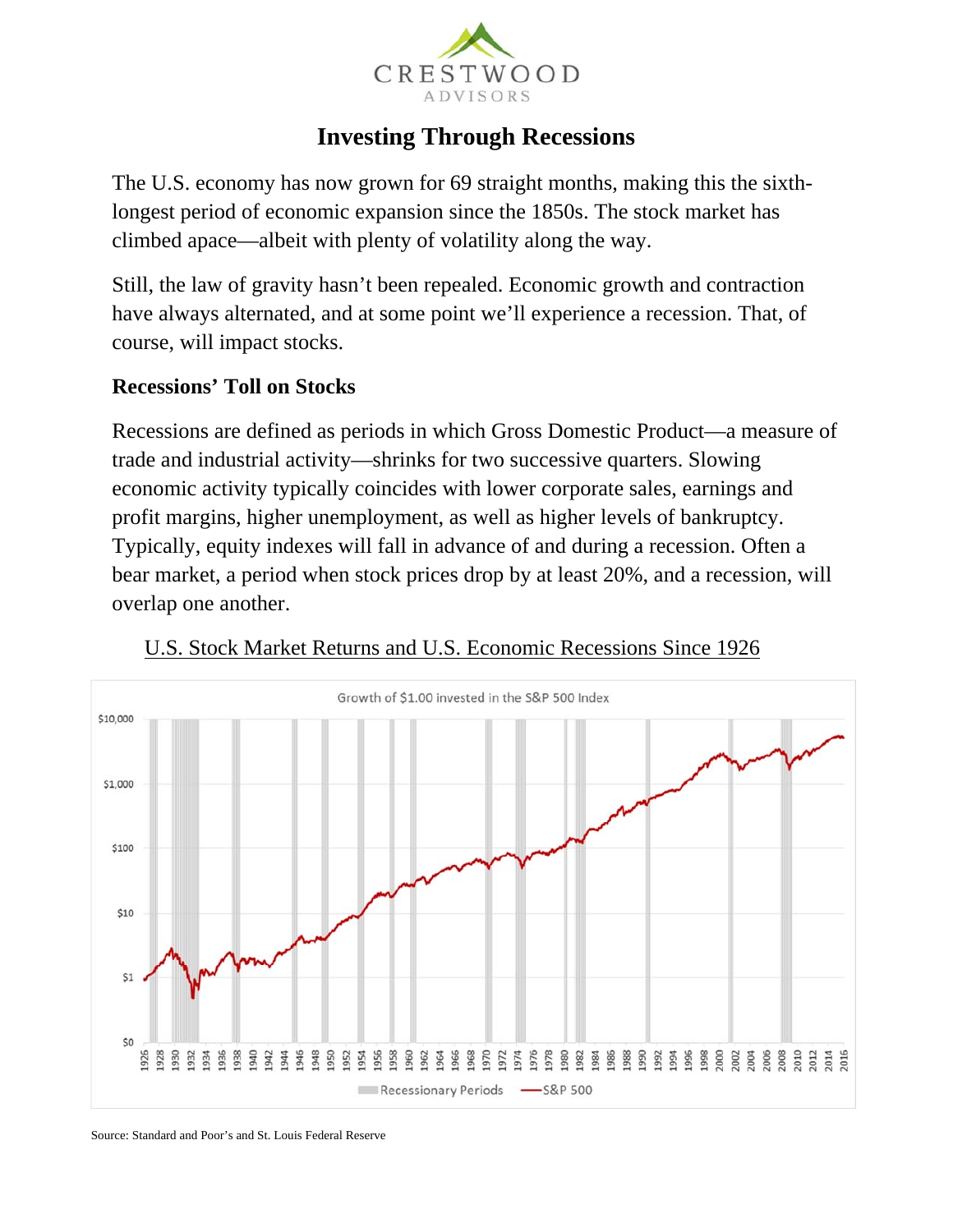

Since 1926, stocks have fallen an average of 26.5% from the top to the bottom of the market around recessionary periods. For example, during the latest recession, from April 2008 to June 2009, stocks plunged more than 46% from peak to trough. But importantly stocks do recover: Since 1980, U.S. stocks have returned an average of 93.1% in the five years after a recession while bonds have averaged returns of 46.6%.

## **The Difficulty of Predicting Recessions**

*"The only function of economic forecasting is to make astrology look respectable."*  –John Kenneth Galbraith, economist

In April 2008, the consensus among economists was that none of 77 major economies would fall into recession in 2009. In reality, 49 of them did just that. As one researcher noted: "The failure to predict recessions is virtually unblemished."

The fact is that it's difficult, even for those who have devoted their lives to the study of economics, to accurately forecast recessions. This means that it's also extremely difficult to predict the market declines that typically accompany, and often precede, recessions. For investors, the ability to anticipate a recession and "time the market" is equally as difficult. The best strategy is one that focuses on long-term investment goals.

At Crestwood, we seek to mitigate the impact of recessions on our clients' ability to achieve their long term goals in three main ways.

## *1. Developing the Correct Investment Strategy*

The Crestwood team works with each client to gather information about their goals, wealth, ability and willingness to take risk, time horizon and income needs. The information helps us to determine an appropriate investment strategy for each client. In addition, the suitability of this strategy and any changes in client's goals are frequently discussed to ensure portfolios are structured appropriately.

## *2. Employing Intelligent Diversification*

Crestwood's approach to diversification incorporates the performance of various asset types during periods of recession and stock-market declines. Many investments provide diversification during normal times, but not all of them provide it when stocks fall—which, of course, is likely during a recession. For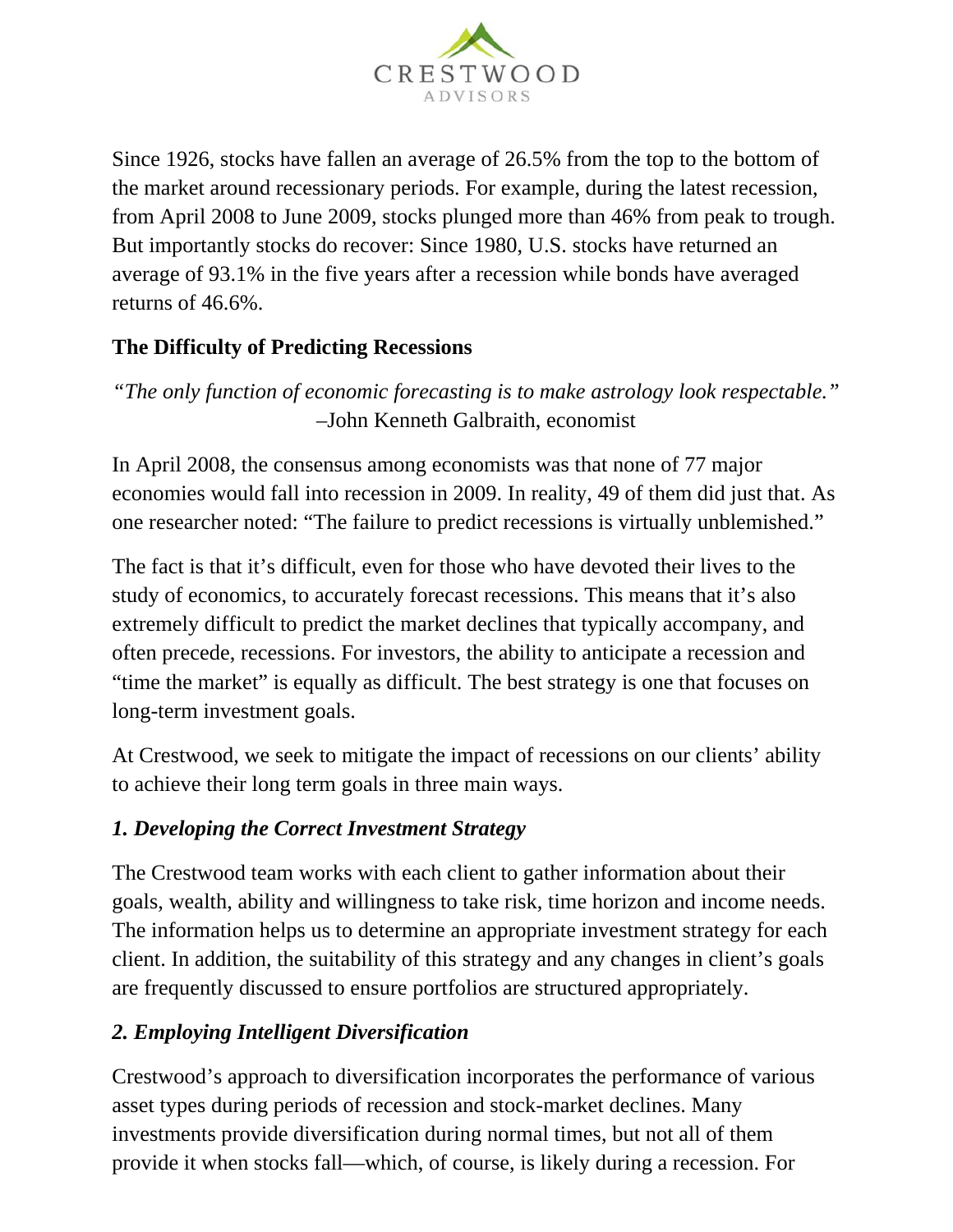

example, an asset class that performs well during recessions are high quality bonds, which have appreciated an average of 15.1% during recessions since 1988. Including asset classes which can preserve value and appreciate during various market conditions allows us to build portfolios that will be more durable during recessions.

# *3. Focusing on Quality and Price*

During recessions, low-quality, high-priced investments tend to experience the sharpest declines. Crestwood equities have a history of competitive performance during market downturns, and a key reason is our preference for buying quality investments at reasonable valuations. This preference is expressed throughout our portfolios. We implement our investment philosophy by investing in companies and funds that reflect this approach.

#### **The Importance of Staying the Course**

Individual investors face temptation on a daily basis. One need only turn to the financial media to hear about a hot opportunity possibly being missed today, or the grave danger lurking. At Crestwood, we continually discuss the importance of remaining focused on long-term goals.

During the late stages of any economic expansion, temptation rears its head in the form of high recent stock returns. It's important to remember that stock returns, along with high valuations, often look strongest just before a recession—but that recessions generally spell the end of bull markets. This is when many investors, chasing return, make the classic mistake of buying stocks near their highest price. Too often, those same investors end up selling stocks near their lows.

The prudent approach for balancing risk and reward through changing economic and market environments is to develop, and stick with, a well-diversified portfolio. Impulsively increasing your stock allocation and assuming greater equity risk is likely ill-timed, as much of the gains may have been already realized.